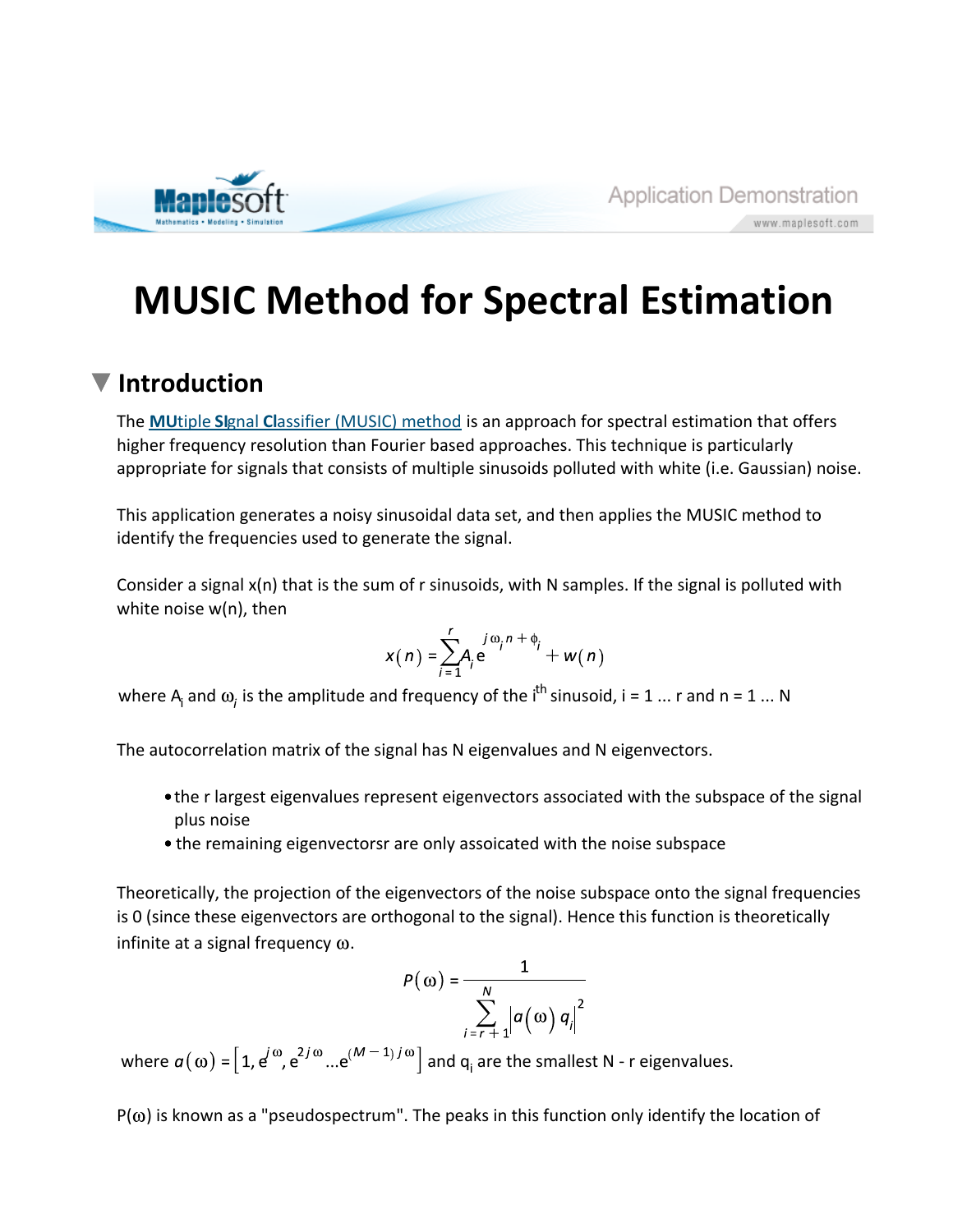frequencies, and are not a true spectrum.

The value of r (i.e. the size of the signal subspace) is a choice of the analyst.

- a large r gives a detailed pseudospectrum that might contain spurious spectral peaks
- a small r gives a smooth pseudospectrum that might miss weak spectral peaks

Since  $P(\omega)$  can be evaluated at any  $\omega$ , the MUSIC method offers a form of *superesolution* - that is, frequencies smaller than one sample.

```
> 
restart:
 with(SignalProcessing):
 with(Statistics):
 with(LinearAlgebra):
```
### **Generate a Noisy Signal**

Frequencies, amplitudes and number of samples. Note that two of the sinusoids have very similar frequencies

```
> 
Nmean := 0.0:
> 
omega1 := 1.0:
 omega2 := 1.05:
 omega3 := 2.2:
 A1 := 1.5:
 A2 := 2.5:
 A3 := 2.5:
 N := 64:
 clean signal := Vector(N, i \rightarrow A1 * cos(omega1 * i) + A2 * cos
  (omega2 * i) + A3 * cos(omega3 * i), datatype = float[8]):
Add Gaussian noise to the signal
 Nstd := 0.25:
```

```
dirty_signal := clean_signal +~ Sample(Distribution(Normal
(Nmean, Nstd)), N):
```

```
> 
dataplot([clean_signal, dirty_signal], legend = ["Clean 
 Signal", "Dirty Signal"],style = line, gridlines)
```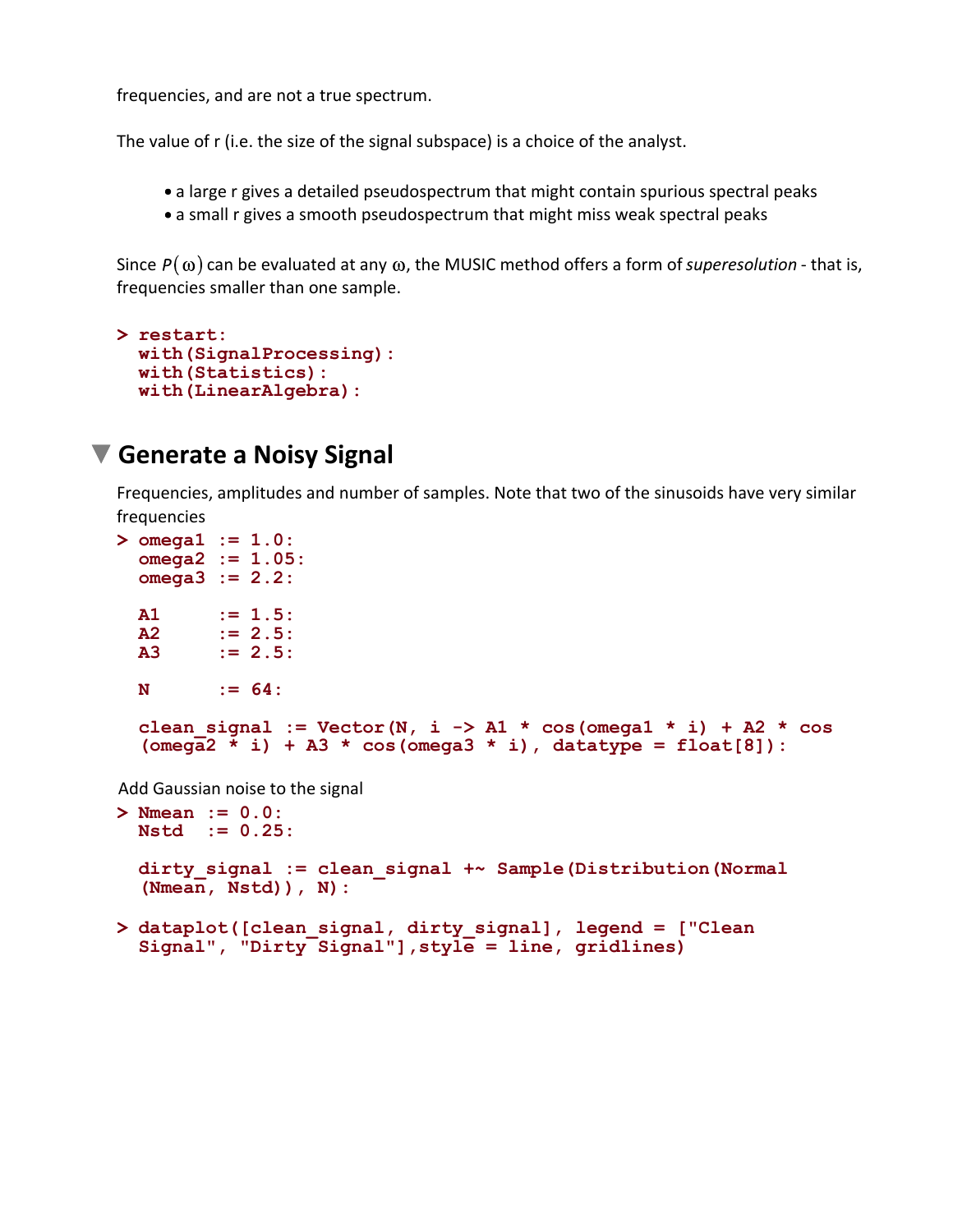

# **Autocorrelation of the Noisy Signal**

Calculate the autocorrelation of the mean zeroed data

```
> 
corr_matrix := AutoCorrelation(dirty_signal -~ Mean
  (dirty_signal)):
 dataplot(corr_matrix, style = line, gridlines)
```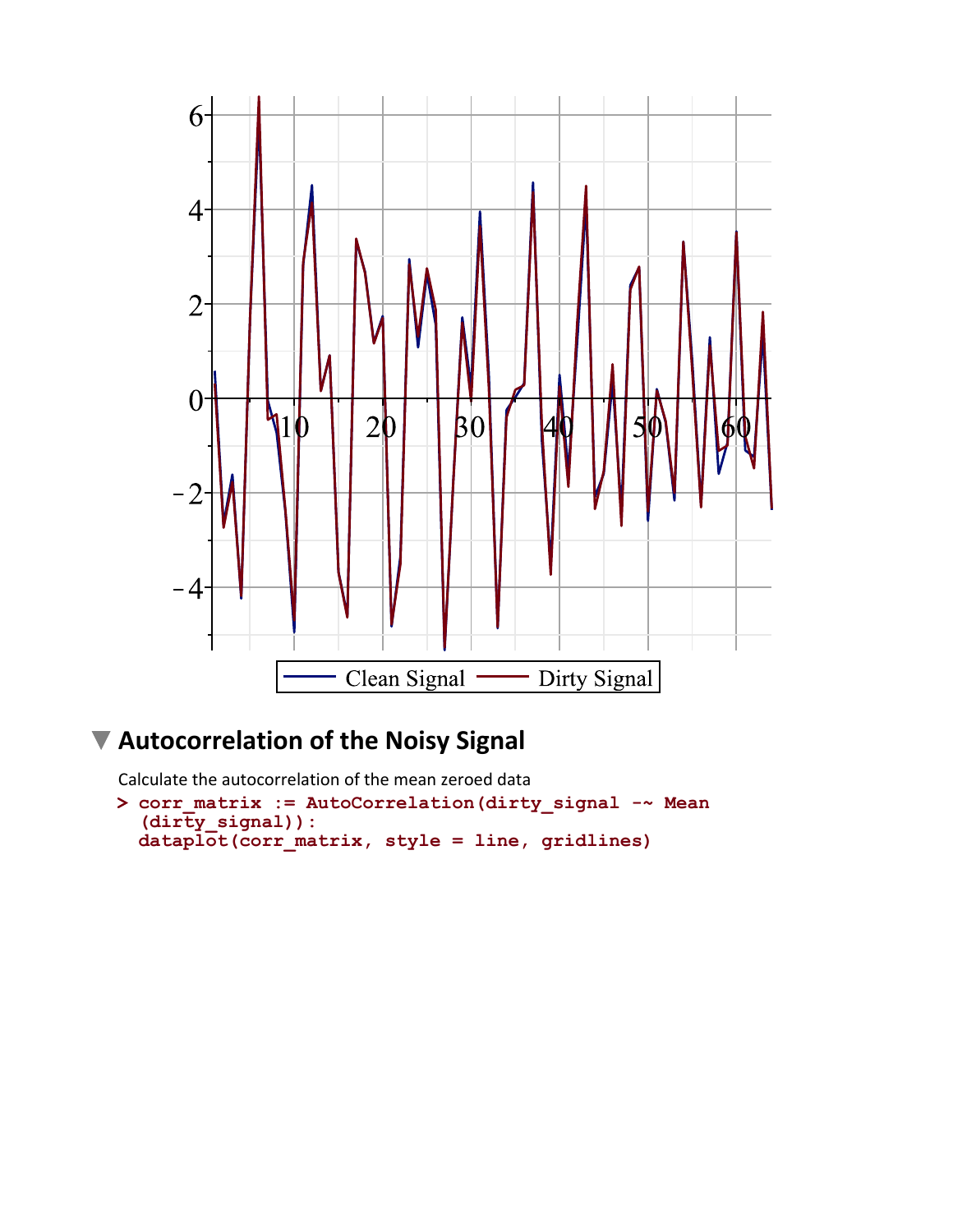

## **Eigenvalues and Eigenvalues of the Correlation Matrix**

The autocorrelation vector is the first row of a circulant matrix (a specialized kind of Toeplitz matrix)

```
> 
toep_mat := Matrix(N, N, (i, j) -> corr_matrix[abs(i - j) + 1],
 dataType = float[8]
```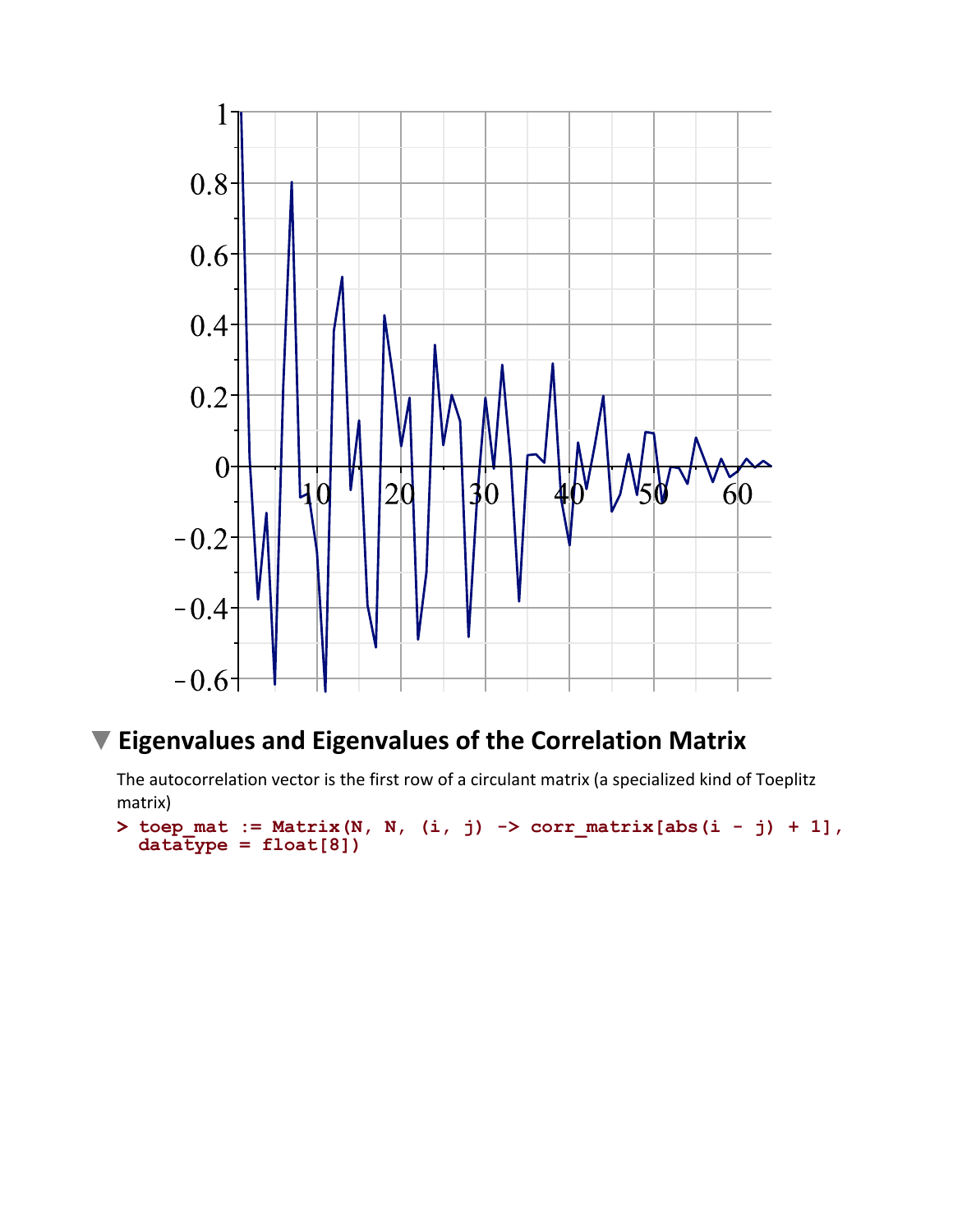|                | 1.                    | 0.0242069504986711    | $-0.376969027540246$  | $-0.131658019$ |
|----------------|-----------------------|-----------------------|-----------------------|----------------|
| $toep\_mat :=$ | 0.0242069504986711    | 1.                    | 0.0242069504986711    | $-0.376969027$ |
|                | $-0.376969027540246$  | 0.0242069504986711    | $\mathbf{1}$ .        | 0.0242069504   |
|                | $-0.131658019491073$  | $-0.376969027540246$  | 0.0242069504986711    | 1.             |
|                | $-0.616961223508436$  | $-0.131658019491073$  | $-0.376969027540246$  | 0.0242069504   |
|                | 0.226895070136685     | $-0.616961223508436$  | $-0.131658019491073$  | $-0.376969027$ |
|                | 0.802908325555154     | 0.226895070136685     | $-0.616961223508436$  | $-0.131658019$ |
|                | $-0.0884621207562059$ | 0.802908325555154     | 0.226895070136685     | $-0.616961223$ |
|                | $-0.0768932116893337$ | $-0.0884621207562059$ | 0.802908325555154     | 0.2268950701   |
|                | $-0.242287644772093$  | $-0.0768932116893337$ | $-0.0884621207562059$ | 0.8029083255   |
|                |                       |                       |                       |                |

**> eig\_vals, eig\_vecs := Eigenvectors(toep\_mat):** Eigenvalues and eigenvectors of the autocorrelation matrix **dataplot(eig\_vals, gridlines);**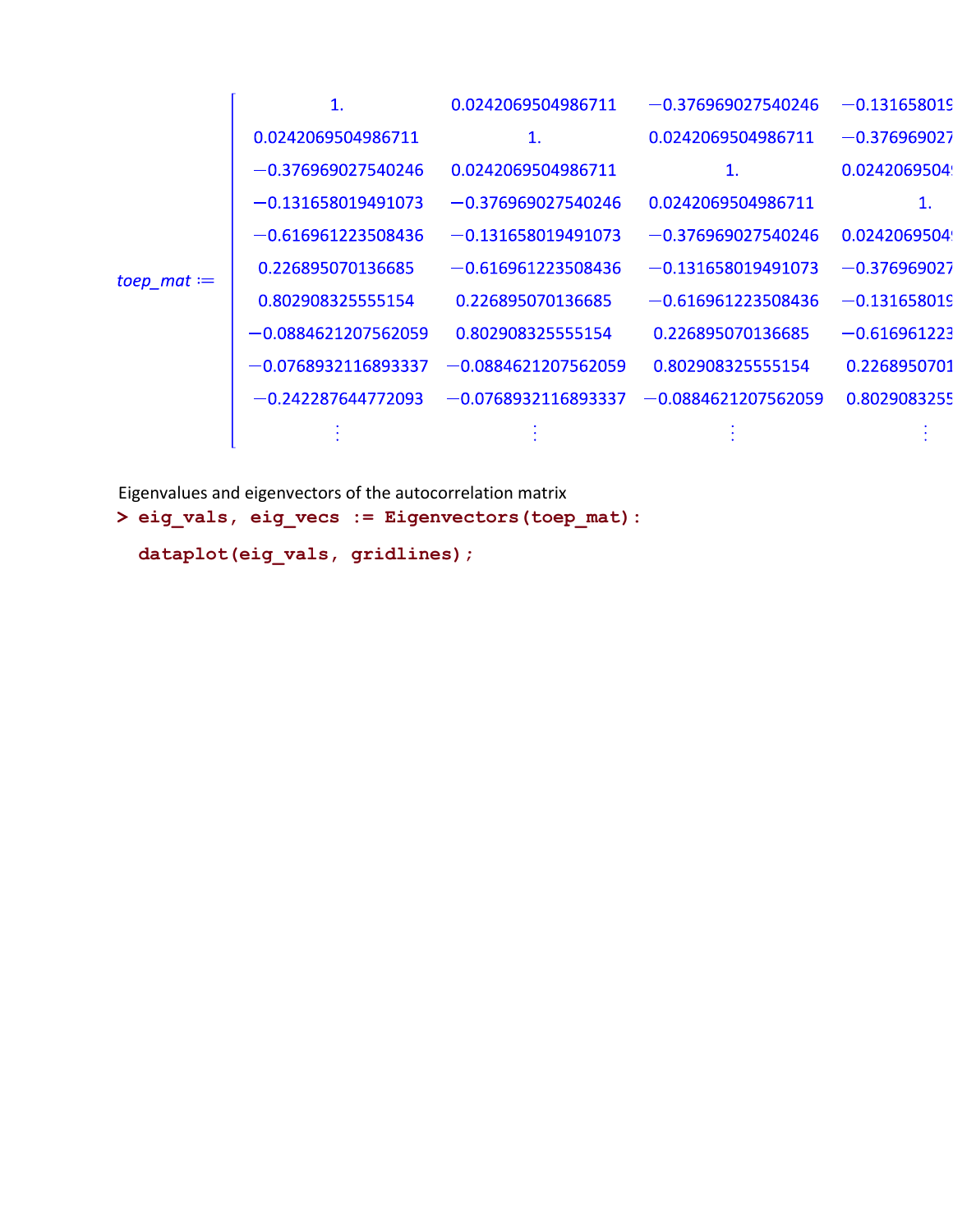

Note that the largest eigenvalues indicate the presence of sinusoids in the signal, while the smallest eigenvalues are associated with the noise.

#### **Music Estimator and Pseudospectrum**

The r largest eigenvalues represent those eigenvectors associated with the signal (the other eigenvectors are associated with noise)

```
> 
r := 6:
> 
a_omega := Vector([seq(exp((i - 1.0) * I * omega), i = 1 .. N)])
  :
 p := proc(freq) 
     local i, A_omega:
    A \text{omega} := \text{eval}(a \text{omega}, \text{omega}) = \text{freq}:1^{-}/ add(abs(A omega . eig vecs[.., i]) ^ 2, i = r + 1 .. N);
  end proc:
```
Evaluate the music estimator at a range of angles, and plot the results.

```
> 
max_search_angle := 3.0:
 num_points := 150:
```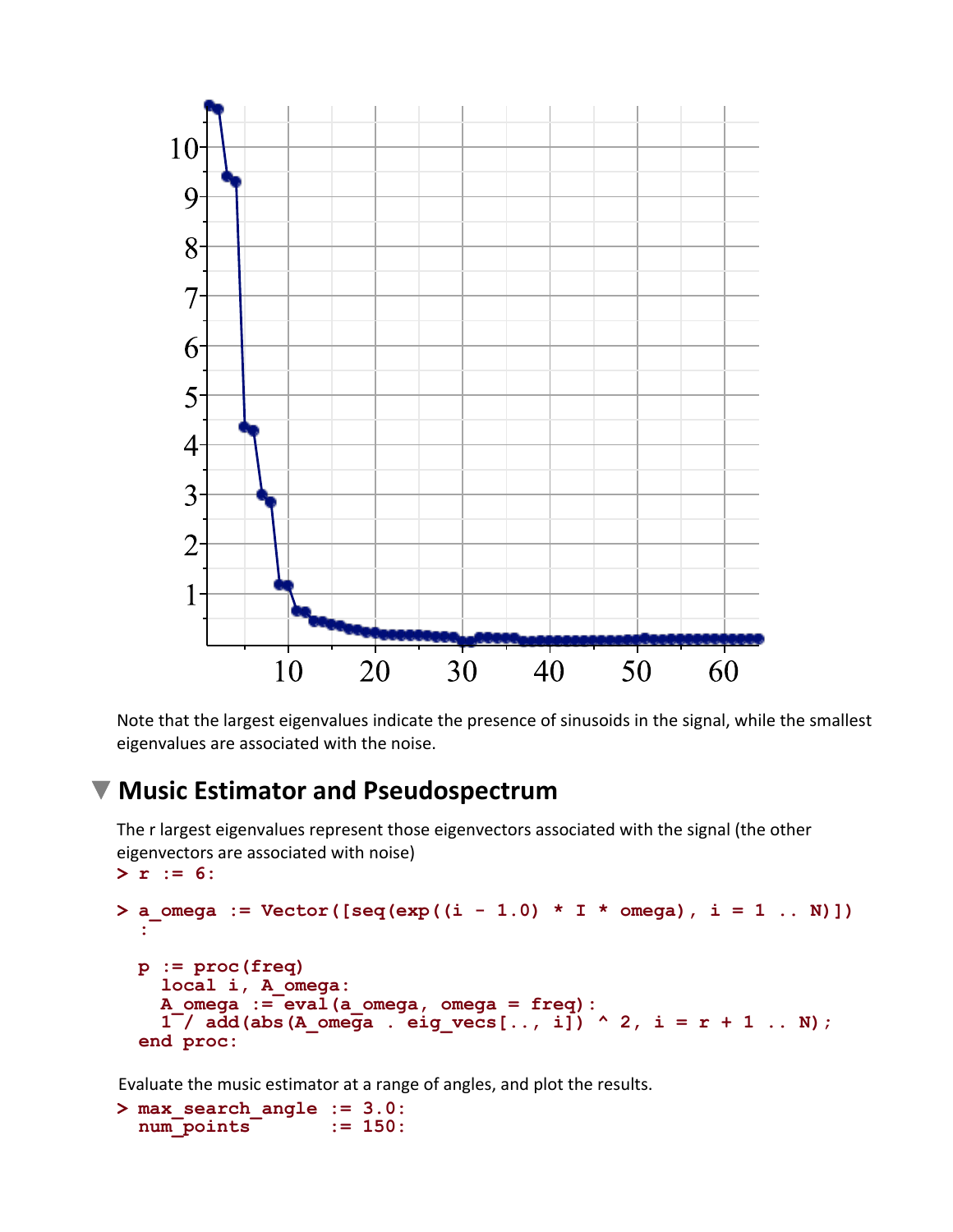```
thetas := [seq( max search angle / num points * (i -
1), i = 1..num_points)]:
music estimates := [seq(p(max search angle / num points * (i -
1)), \bar{i} = 1..num points)]:
```
**> plot(thetas, 10\*log10~(music\_estimates/max(music\_estimates)), axes = boxed, title = "Frequency Estimation via the MUSIC method", labels = ["Frequency","Pseudospectrum (dB)"], labeldirections = [horizontal, vertical], font = [Arial], titlefont = [Arial, 16], labelfont = [Arial, 11], size = [600, 400], gridlines)**

Frequency Estimation via the MUSIC method



The three peaks correctly identify the location of the frequencies.

Now compare with a periodogram generated with a Fourier approach. The two similar frequencies cannot be discriminated.

**> Periodogram(dirty\_signal, samplerate = 2 \* Pi, size = [600, 400])**